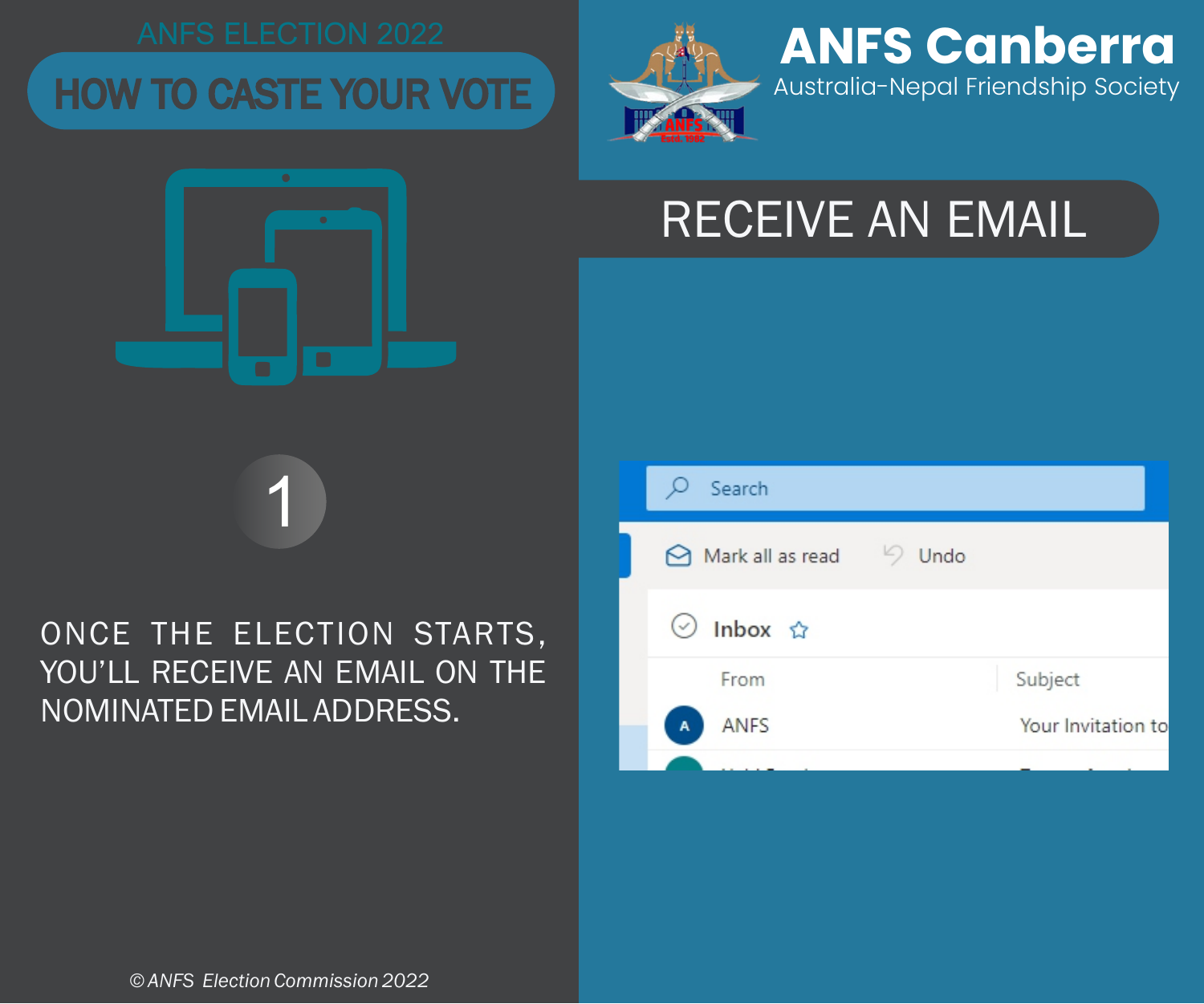





jee.

Please cast your vote in ANFS Executive Team 2022-2024 Election.

| <b>Login Information:</b> |          |  |
|---------------------------|----------|--|
| Voter ID:                 | KXCNY9SX |  |
| Voter Key:                | 8JEY4SZA |  |

**Click Here to Vote** 

(Clicking the above link will automatically log you in to vote)



OPEN THE EMAIL FROM ANFS <noreply@electionrunner.com>

2

## "Click Here to Vote" CLICK ON THE BUTTON

*Optionally, You can use the Voter ID and Voter Key as username and password to login through the ANFS.electionrunner.com* 

*© ANFS Election Commission 2022*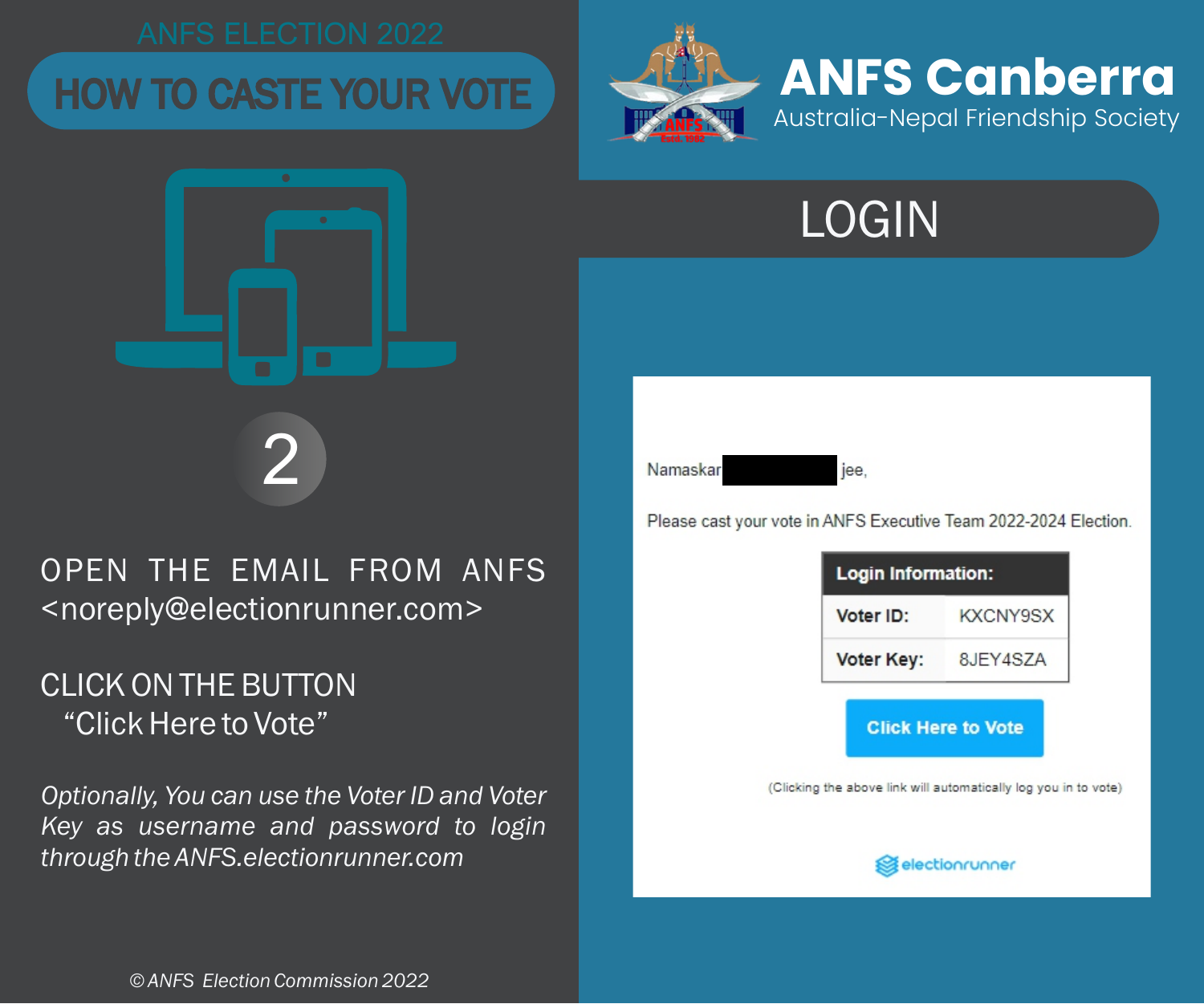



3

## SELECT THE PREFERRED CANDIDATE/S AND CLICK ON "Submit Ballot".

You can leave all candidates unselected under each position however you are highly encouraged to select as required.

## **ANFS Executive Team 2022-**24 Election **President Candidates (Select one or none)** You can leave all the candidates unselected however you are highly encouraged to select as required. INCTRUCTIONS Select 1 option from the list below.

SELECT THE CADIDATE/S

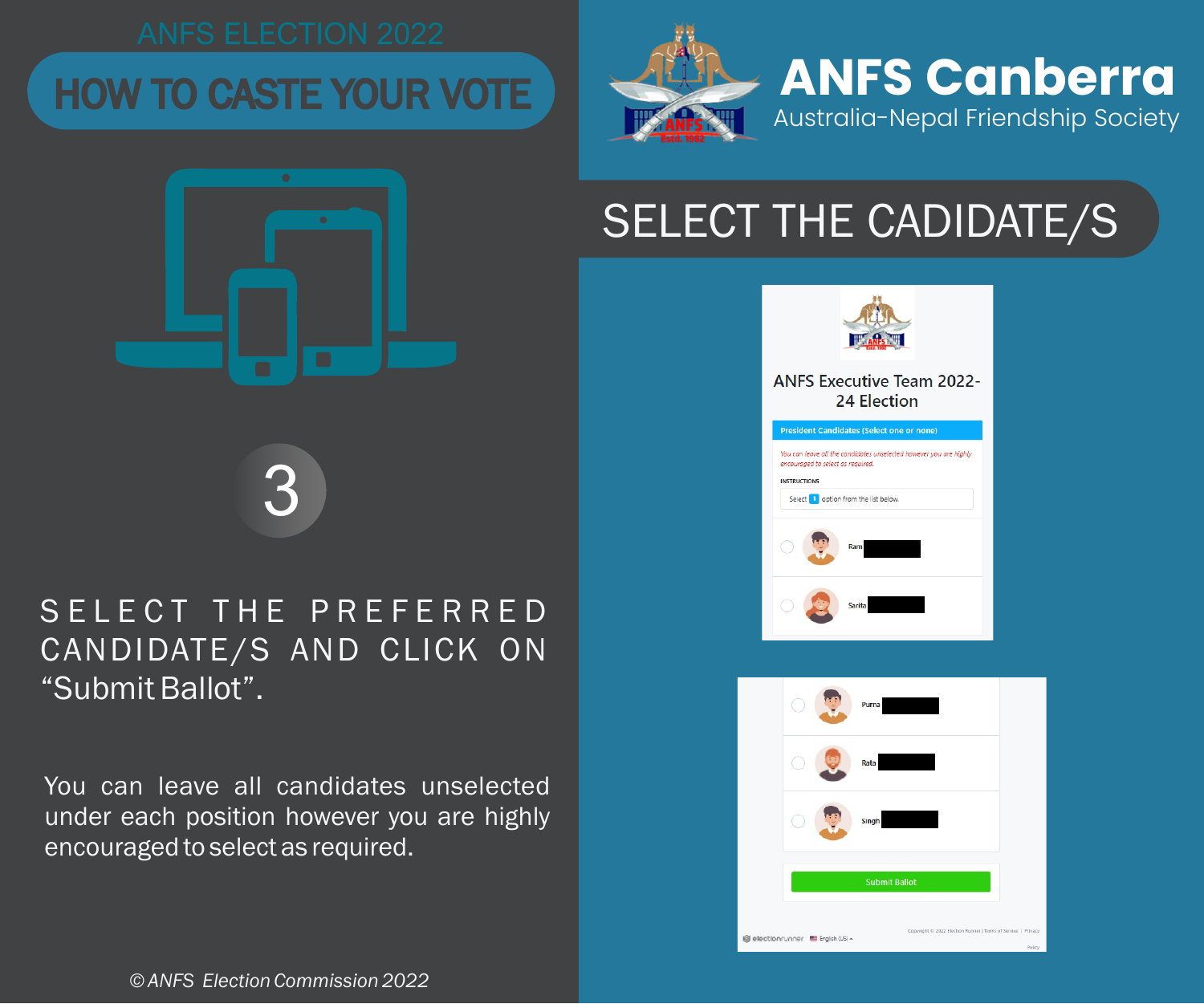# HOW TO CASTE YOUR VOTE **ANFS Canberra**

 $\bullet$ 



# CONFIRM SUBMISSION

4

## CLICK ON "Yes" TO CONFIRM THE BALLOT SUBMISSION OR "Cancel" TO REVIEW/REVISE THE BALLOT.



*© ANFS Election Commission 2022*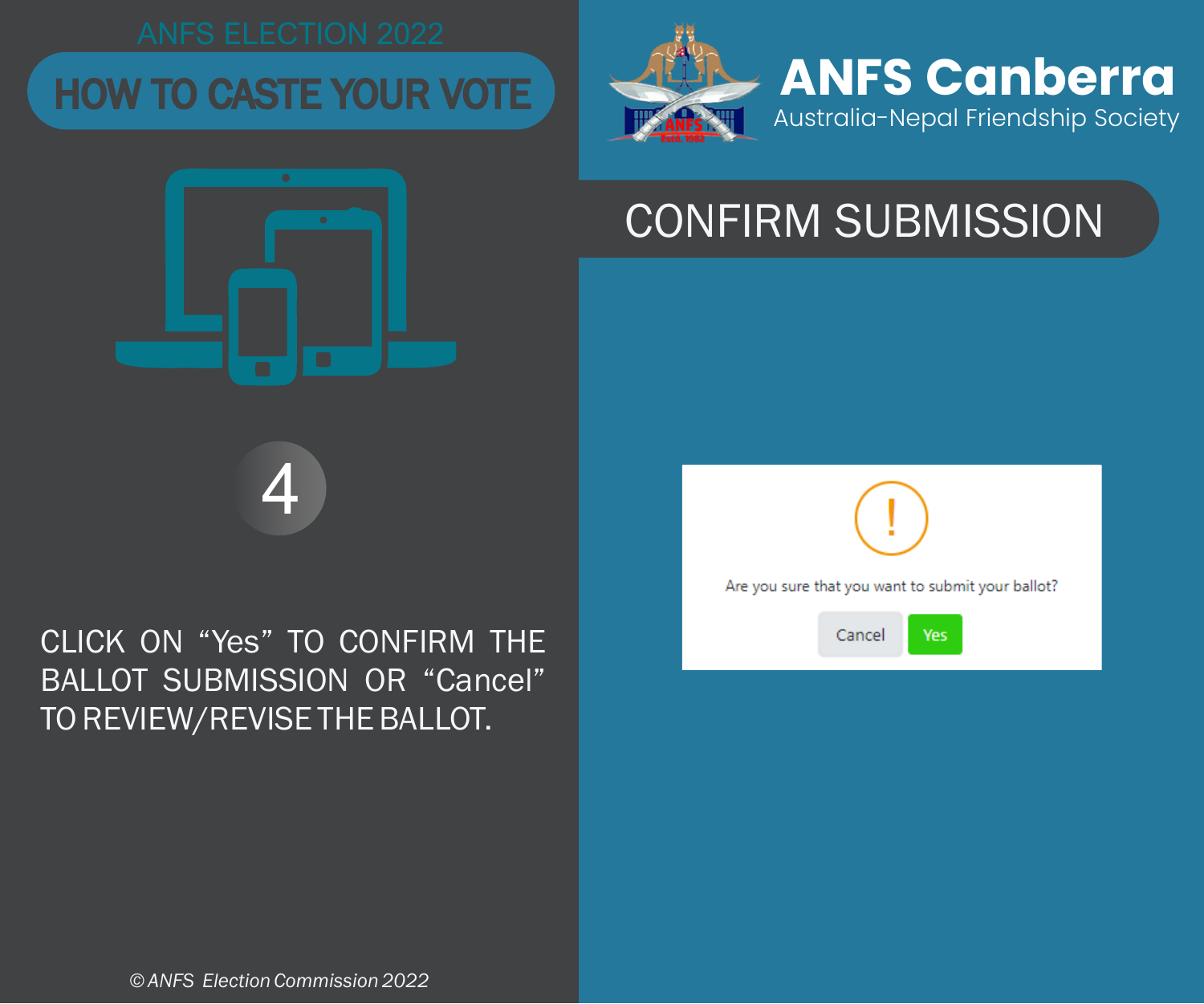



## A THANK YOU MESSAGE IS DISPLAYED.

5

Thank you for voting in ANFS Executive Team Election 2022

*Optionally, The ballot receipt can be downloaded via "Download Receipt" button.*



VOTING COMPLETED

## **ANFS Executive Team 2022-**24 Election

Thank you for voting in ANFS Executive Team Election 2022

**Download Receipt** 

*© ANFS Election Commission 2022*